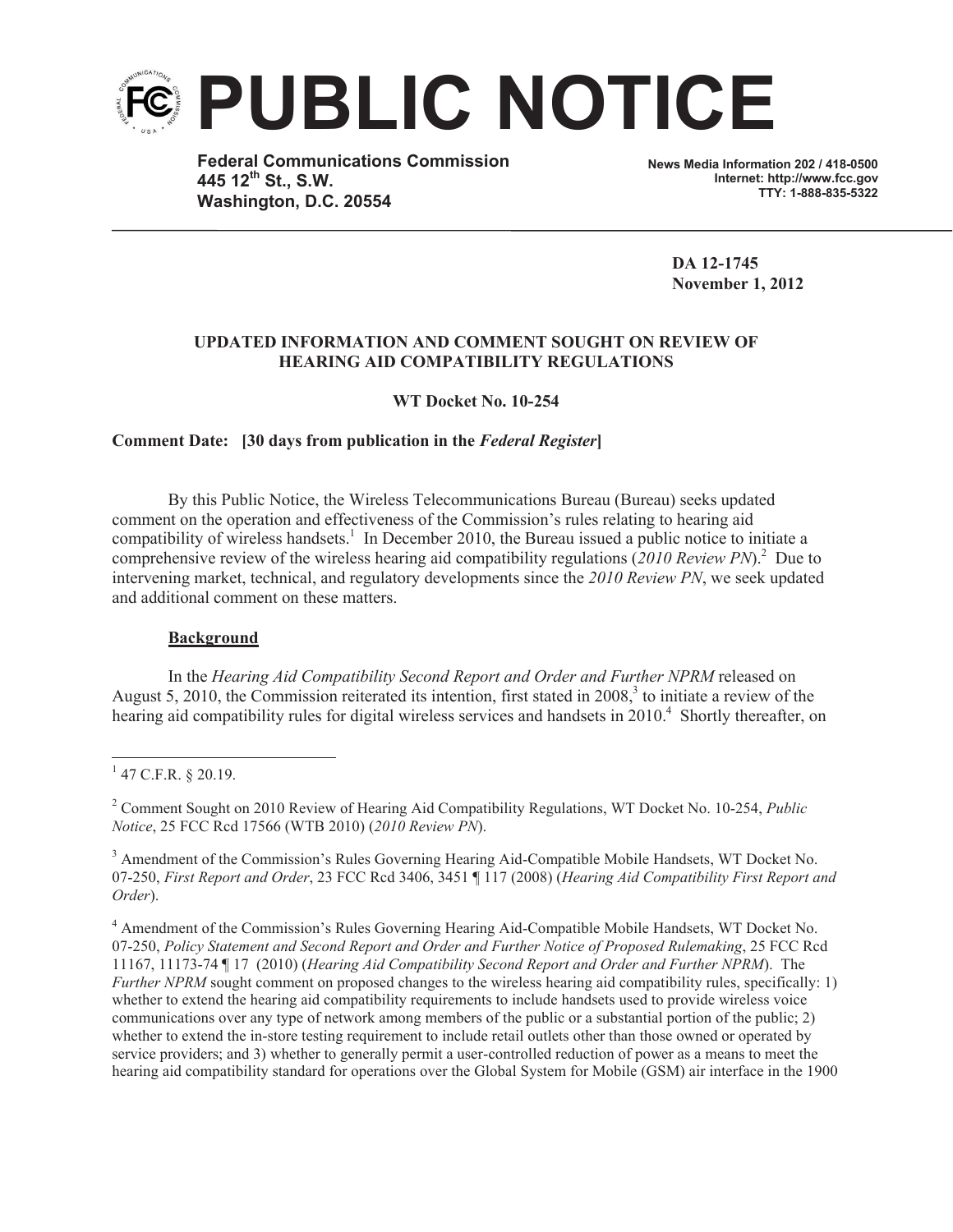October 8, 2010, the Twenty-First Century Communications and Video Accessibility Act of 2010 (CVAA) became law, ensuring that individuals with disabilities have access to emerging Internet protocol-based communications and video programming technologies in the 21<sup>st</sup> Century.<sup>5</sup> Among other provisions, the CVAA extended hearing aid compatibility requirements to customer premises equipment "used with advanced communications services that is designed to provide 2-way voice communications via a built-in speaker intended to be held to the ear in a manner functionally equivalent to a telephone."<sup>6</sup> The CVAA also preserved the exemption of mobile handsets from the requirement that all telephones be hearing aid-compatible, while maintaining the Commission's authority to revoke or limit such exemption.<sup>7</sup>

In December 2010, the Bureau released the *2010 Review PN*, which sought comment on numerous questions relating to the operation of the current hearing aid compatibility rules and their success in making a broad selection of wireless phones accessible to people who use hearing aids and cochlear implants, as well as in making information about those phones available to the public. In particular, the *2010 Review PN* sought comment on several substantive issues.

First, the Bureau sought comment on the availability of hearing aid-compatible handsets. Specifically, we requested comment on whether the Commission's deployment benchmarks appropriately ensure that hearing aid-compatible handsets are available to all consumers. We also asked whether the rules have succeeded in making hearing aid-compatible phones available to consumers with a full range of different feature sets, and whether the rules appropriately account for the challenges facing smaller service providers. In addition, we requested comment on whether the M3 and T3 technical standards contained in American National Standards Institute Technical Standard C63.19 (ANSI Standard C63.19)<sup>8</sup> appropriately ensure that users of hearing aids and cochlear implants will be able to access wireless communications.<sup>9</sup>

The Bureau also sought comment on whether sufficient information about hearing aid-compatible phones is being made available to the Commission and the public. In particular, we asked whether the Commission's reporting system is collecting appropriate information in an efficient way, and whether that information is being made available to the public in an accessible manner. We further sought comment

MHz band. *Id.* at 11192-11202  $\blacksquare$  73-101. The Commission will address these issues in an upcoming Report and Order.

5 Pub. L. No. 111-260, 124 Stat. 2751 (2010) (as codified in various sections of 47 U.S.C.). *See also* Pub. L. No. 111-265, 124 Stat. 2795 (2010) (technical corrections to the CVAA).

 $6$  CVAA,  $\frac{6}{9}$  102(a)(1); 47 U.S.C.  $\frac{6}{9}$  610(b)(1)(C).

 $7^7$  CVAA, § 102(a)(2); 47 U.S.C. § 610(b)(2).

 $\overline{a}$ 

<sup>8</sup> To define and measure the hearing aid compatibility of handsets, the Commission's rules reference American National Standards Institute (ANSI) technical standard C63.19 (ANSI Standard C63.19), formulated by the Accredited Standards Committee C63® – Electromagnetic Compatibility (ASC C63® ). 47 C.F.R. § 20.19(b)*.* At the time of the *2010 Review PN*, the current version of ANSI Standard C63.19, which was incorporated in the rules, was the 2007 revision. *See* ANSI C63.19-2007, "American National Standard Methods of Measurement of Compatibility Between Wireless Communication Devices and Hearing Aids" (June 8, 2007).

9 *2010 Review PN*, 25 FCC Rcd at 17570-73.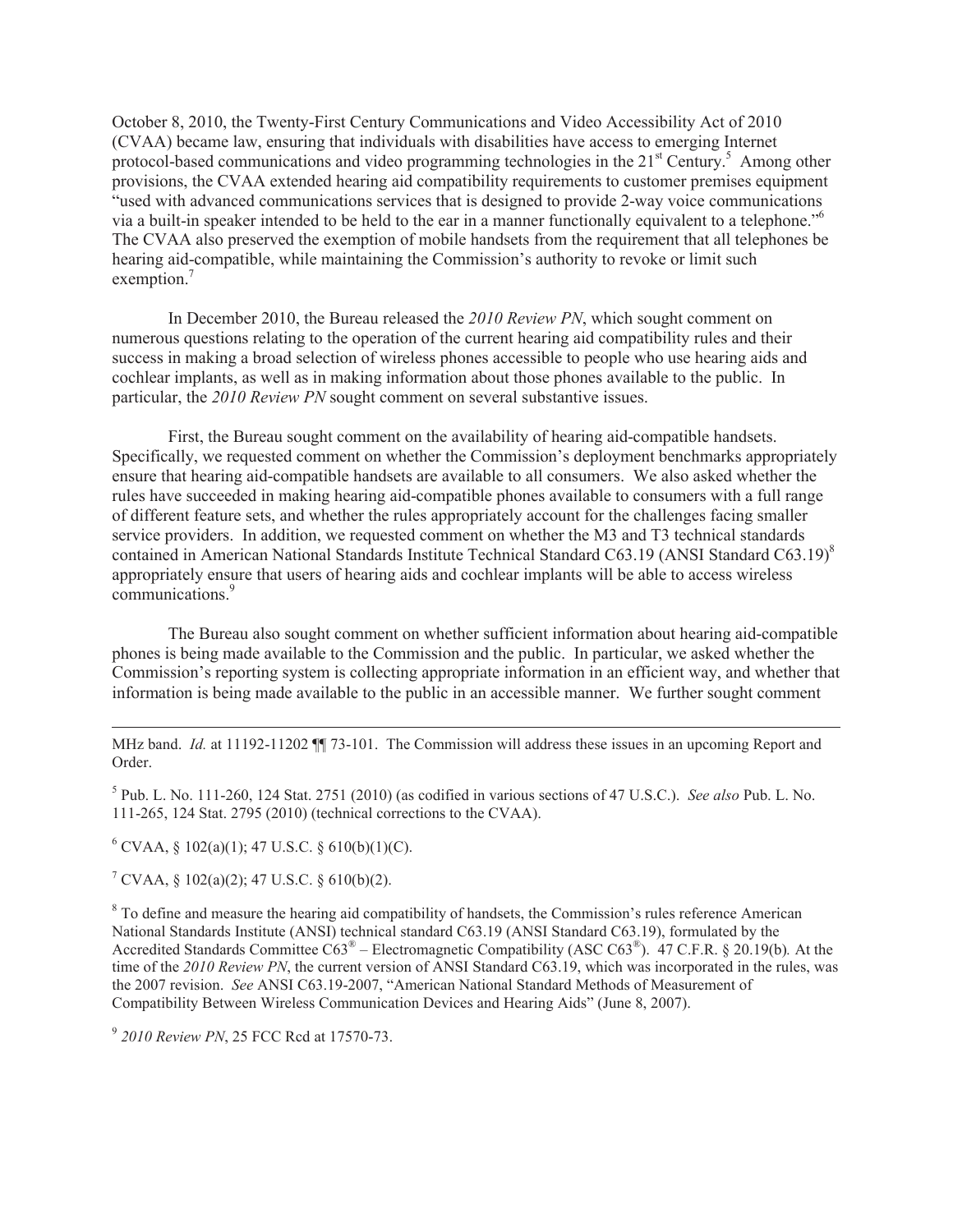on whether manufacturers' and service providers' websites are providing useful and accessible information, whether point-of-sale and packaging disclosures are appropriately informing consumers, and whether the in-store testing requirement is effective. We also asked what actions the Commission might take to provide better information to consumers with hearing loss who obtain handsets from sources other than service providers. $10<sup>10</sup>$ 

The Bureau also sought comment on technical issues. Specifically, we asked whether additional measures are needed to facilitate acoustic coupling compatibility. We asked about the effects on hearing aid compatibility of display screens, wireless headsets, and simultaneous transmission capabilities in handsets. The Bureau also asked what actions the Commission might take to facilitate better interoperability of hearing aids and cochlear implants with handsets.<sup>11</sup>

In addition, the Bureau sought comment about the state of innovation in solutions to enable people with hearing loss to access wireless technology and whether the Commission's rules appropriately facilitate such innovation, investment, and competition. Finally, we asked what the Commission should do to promote collaboration among consumers with hearing loss, the communications industry, and the hearing aid industry. $^{12}$ 

On April 9, 2012, the Bureau and the Office of Engineering and Technology released the *Hearing Aid Compatibility Third Report and Order*, which adopted the 2011 revision of ANSI Standard C63.19 as an applicable technical standard for evaluating the hearing aid compatibility of wireless phones.<sup>13</sup> The 2011 ANSI Standard expands the range of frequencies over which hearing aid compatibility can be tested to 698 MHz – 6 GHz and it establishes a direct method for measuring the radio frequency (RF) interference level of wireless devices to hearing aids, thereby enabling testing procedures to be applied to operations over any RF air interface or protocol.<sup>14</sup> The 2011 ANSI Standard also exempts from testing certain low power transmitters that are unlikely to cause unacceptable RF interference to hearing aids.<sup>1</sup> Under the recently adopted rules, beginning August 16, 2013, newly introduced multi-band and multimode handset models that include operations not covered under ANSI Standard C63.19-2007 must be

 $\overline{a}$ 

<sup>12</sup> *Id.* at 17578-79.

<sup>13</sup> Amendment of the Commission's Rules Governing Hearing Aid-Compatible Mobile Handsets, WT Docket No. 07-250, *Third Report and Order*, 27 FCC Rcd 3732, 3735, ¶ 9 (2012) (*Hearing Aid Compatibility Third Report and Order*). *See* Accredited Standards Committee C63® – Electromagnetic Compatibility, "American National Standard Methods of Measurement of Compatibility between Wireless Communications Devices and Hearing Aids," ANSI C63.19-2011 (May 27, 2011) (2011 ANSI Standard). The standard is available for purchase from IEEE Operations Center, 445 Hoes Lane, Piscataway, NJ 08854-4141, by calling (732) 981-0060, or going to http://www.ieee.org. A copy of the standard is also available for inspection at the Federal Communications Commission (FCC), 445 12th St., SW., Reference Information Center, Room CY-A257, Washington, DC 20554.

<sup>14</sup> 2011 ANSI Standard at 12-15.

<sup>15</sup> *Id.* at 12-13; see Supplemental Report and Comments of ANSI ASC C63®, WT Docket Nos. 07-250, 01-309, 06-150, Annex A at ii (June 24, 2011) (*ASC C63® Supplemental Report*).

<sup>10</sup> *Id.* at 17573-76.

<sup>11</sup> *Id.* at 17576-78.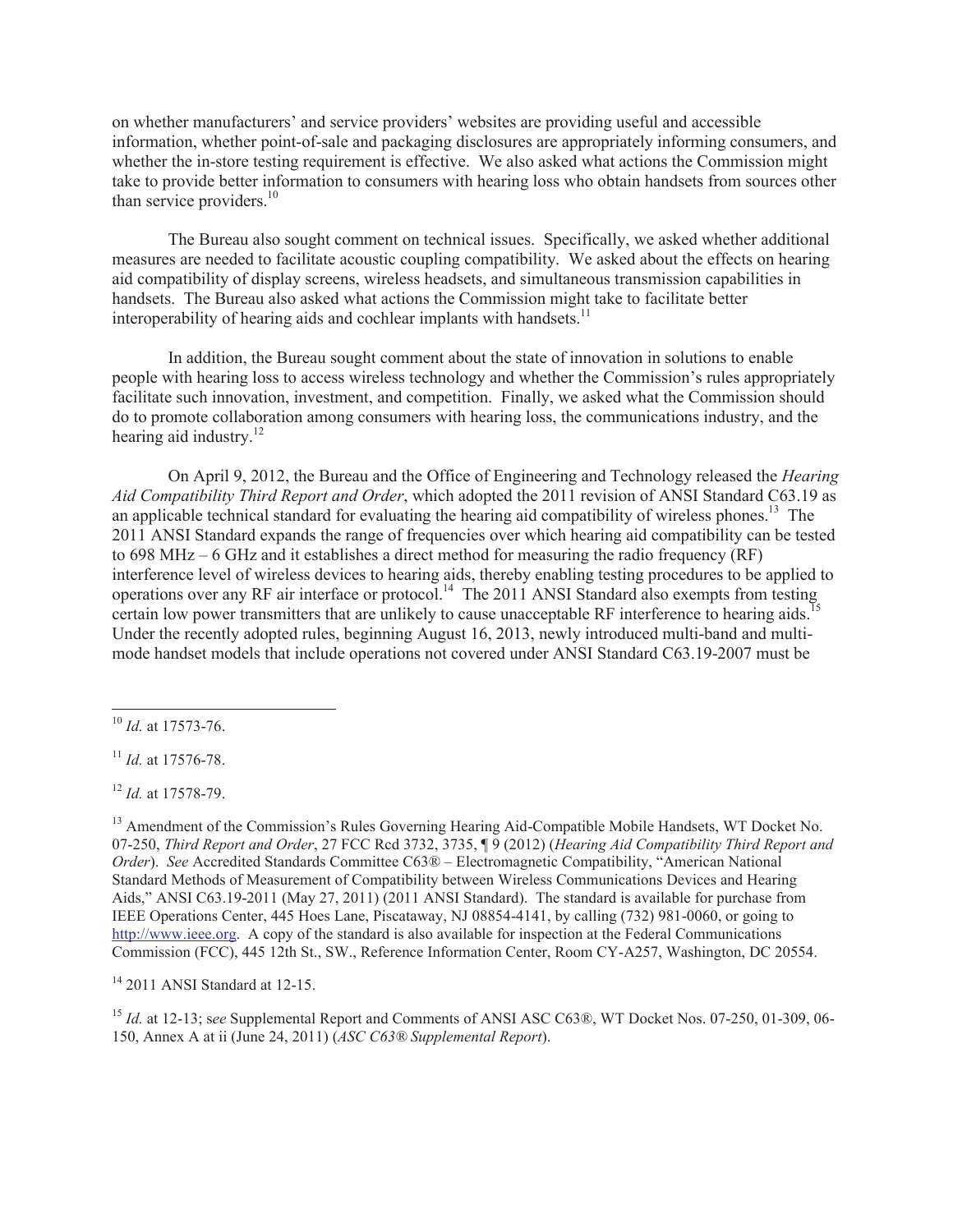tested under ANSI Standard  $C63.19-2011$  in order to be considered hearing aid-compatible.<sup>16</sup> The Commission's deployment benchmarks will become applicable to operations over frequency bands and air interfaces that are newly covered under the 2011 revision of the standard on August 16, 2014, for manufacturers and Tier I carriers and on November 16, 2014, for other service providers.<sup>1</sup>

## **Request for Comments**

During the 19 months since the record closed on the *2010 Review PN*, technologies and markets for both wireless handsets and hearing assistance devices have continued to evolve. For example, manufacturers have introduced many new handset models, including models that both do and do not meet hearing aid compatibility technical standards.<sup>18</sup> Many of these handsets offer 3G and 4G broadband capability as well as other advanced and innovative features. At the same time, increasing numbers of hearing aids are equipped with telecoils.<sup>19</sup> We seek comment on how these and other developments affect any of the matters addressed in the *2010 Review PN.* For example, do the Commission's rules continue to ensure that a full range of hearing aid-compatible handsets is available to all consumers?<sup>20</sup> Do the benchmarks for inductive coupling capability remain appropriate given the increasing prevalence of telecoils in hearing aids? Have developments in the marketplace posed new challenges, or relieved preexisting challenges, to smaller providers? Are consumers adequately informed about the capabilities of the new handsets and their functionality with hearing aids and cochlear implants?<sup>21</sup> In particular, are consumers informed about the functioning of handsets that have a separate menu-driven mode for operation with telecoils, and that activating this mode may affect the phone's acoustic coupling performance?<sup>22</sup> Do the existing technical standards adequately and completely measure the new

<sup>18</sup> Under Section 20.19(i) of the Commission's rules, 47 C.F.R. § 20.19(i), manufacturers and service providers are required to report annually on the status of their compliance with the hearing aid compatibility rules, including what handsets they offer and the hearing aid compatibility ratings of those handsets. The most recent manufacturer reports were due on July 15, 2012. The reports and summary information about the reports may be viewed at http://wireless.fcc.gov/hac/index.htm?job=home#d36e86.

<sup>19</sup> *See* Letter from Lise Hamlin, Hearing Loss Association of America (HLAA), to Marlene H. Dortch, Secretary, FCC, WT Docket No. 10-254, filed Sept. 7, 2012, at 1 n.1 (HLAA *Ex Parte*) (reporting that more than 60 percent of hearing aids now come equipped with telecoils, up from 37 percent in 2001).

<sup>20</sup> See id. at 1 (stating that many respondents to HLAA survey reported difficulty finding hearing aid-compatible mobile devices).

<sup>21</sup> *See id.* at 2 (suggesting that more consumer education is needed, and noting consumer difficulties obtaining information in stores and on service providers' websites).

<sup>22</sup> *See id.*

 $\overline{a}$ <sup>16</sup> 47 C.F.R. § 20.19(b)(3)(ii); *see Hearing Aid Compatibility Third Report & Order*, 27 FCC Rcd at 3738, ¶ 14.

<sup>17</sup> 47 C.F.R. § 20.19(c), (d); *see Hearing Aid Compatibility Third Report &* Order, 27 FCC Rcd at 3741-42, ¶¶ 21- 23. A Tier I carrier is a CMRS provider that offers such service nationwide. 47 C.F.R. §20.19(a)(iii)(v). Tier II carriers are defined as non-nationwide carriers that had over 500,000 subscribers as of year-end 2001. Tier III carriers are defined as all other non-nationwide carriers with 500,000 or fewer subscribers as of the end of 2001. *See Revision of the Commission's Rules to Ensure Compatibility with Enhanced 911 Emergency Calling Systems, Phase II Compliance Deadlines for Non-Nationwide CMRS Carriers, Order to Stay, 17 FCC Rcd 14841, 14846-48* ¶¶ 19-24 (2002).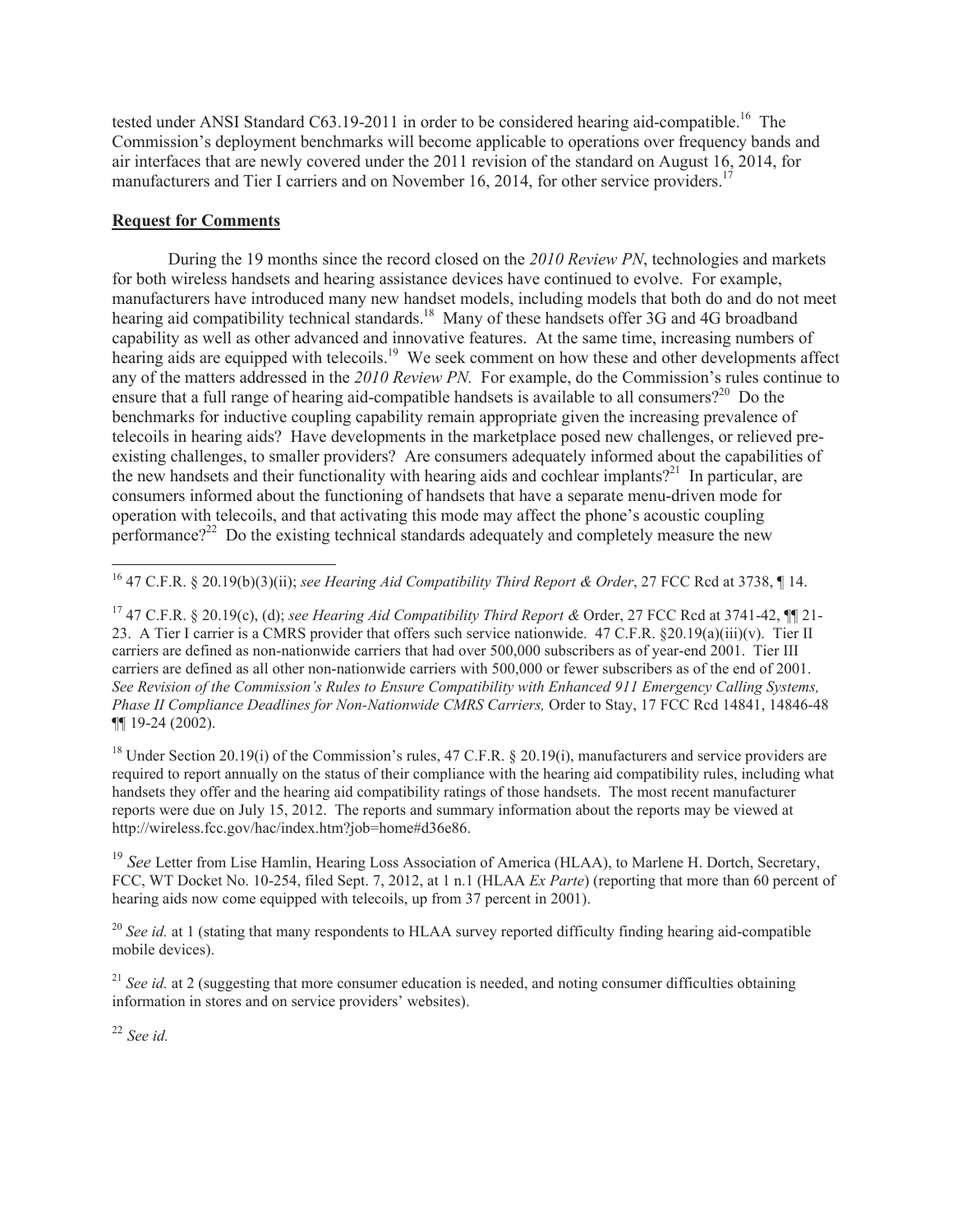handsets' hearing aid compatibility?<sup>23</sup> With the introduction of devices in new sizes and form factors, is it sufficiently clear whether a device is "typically held to the ear in any of its ordinary uses" and therefore covered under the hearing aid compatibility rules?<sup>24</sup> We encourage commenters to address these and any other effects of technological and market developments.

We also seek comment on the impact of the newly adopted 2011 revision of ANSI Standard C63.19. In particular, because the direct measurement methodology made it possible to eliminate certain conservative assumptions, it is approximately 2.2 dB easier under the new standard for a GSM phone to receive an M3 rating.<sup>25</sup> In light of this development, is it still necessary and appropriate to allow phones operating over GSM at 1900 MHz to achieve an M3 rating by means of a user-controlled power reduction?<sup>26</sup> Do the new standard or the rules implementing that standard affect any other issues addressed in the 2010 Review PN?<sup>27</sup> We also note that the Telecommunications Industry Association (TIA) has released new and revised standards relating to volume control and amplification for wireline phones, including digital cordless phones, which include revised measurement procedures as well as a new metric based on conversational gain.<sup>28</sup> Although ASC C63® has not addressed these procedures and metrics in the context of mobile phones, the Consumer and Governmental Affairs Bureau has recognized their value in promoting accessibility to wireline services for people with hearing loss,<sup>29</sup> and we invite comment on their potential relevance and benefits in the mobile context.<sup>30</sup>

We encourage commenters, to the extent feasible, to include specific, quantifiable information regarding the costs and benefits of the Commission's hearing aid compatibility reporting and enforcement regime. Under the Hearing Aid Compatibility Act, the Commission is required to revoke or limit the exemption of phones used with public mobile services from hearing aid compatibility requirements if certain conditions are met.<sup>31</sup> However, the statute leaves the Commission substantial discretion to

<sup>24</sup> *See* 47 C.F.R. § 20.19(a)(3)(i).

 $\overline{a}$ 

<sup>25</sup> *See ASC C63® Supplemental Report*, Annex A at iv.

<sup>26</sup> *See* 47 C.F.R. § 20.19(e)(iii).

<sup>27</sup> See HLAA *Ex Parte* at 1 (noting that the new standard makes it easier to determine the interference capability of a mobile device using new technologies and to predictively model interference early in the design process).

<sup>28</sup> ANSI/TIA-4953:2012, Telecommunications Telephone Terminal Equipment Amplified Telephone Measurement Procedures and Performance Requirements (Aug. 2012); ANSI/TIA-4965:2012, Telecommunications Telephone Terminal Equipment Receive Volume Control Requirements for Digital and Analog Wireline Handset Terminals (Oct. 2012).

<sup>29</sup> See Implementation of Sections 716 and 717 of the Communications Act of 1934, as Enacted by the Twenty-First Century Communications and Video Accessibility Act of 2010, CG Docket No. 10-213, *Biennial Report to Congress as Required by the Twenty-First Century Communications and Video Accessibility Act of 2010*, DA 12- 602 at 10 ¶ 21 (Cons. & Gov. Affairs Bur. rel. Oct. 5, 2012).

<sup>30</sup> *See* HLAA *Ex Parte* at 2.

<sup>31</sup> Under the Hearing Aid Compatibility Act, the Commission is required to revoke or limit the exemption of phones used with public mobile services from hearing aid compatibility requirements if (i) such revocation or limitation is

<sup>&</sup>lt;sup>23</sup> *See id.* at 1 (noting survey finding that some consumers experienced interference with mobile devices they thought were hearing aid-compatible).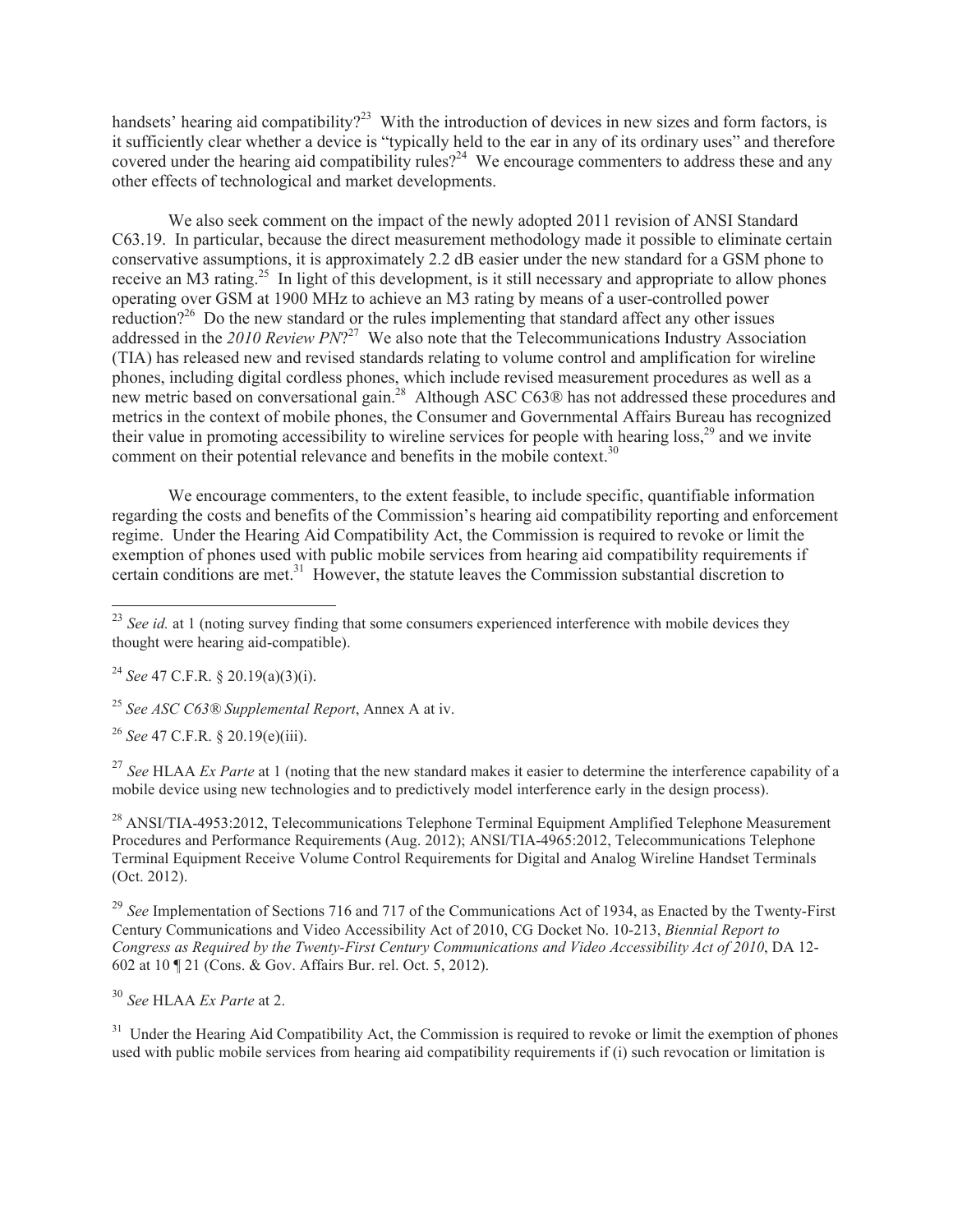implement the mechanisms that most cost-effectively ensure compliance with these requirements. Accordingly, we invite further comment on the costs and benefits of these mechanisms, particularly as applied to small entities. For example, what are the costs to small entities of accurately and timely completing FCC Form 655 and of responding to the Commission's enforcement inquiries? What are the benefits to consumers of having the information in the hearing aid compatibility reports available from the smallest service providers as well as the major national and regional carriers? Are there alternative approaches that would achieve substantially the same benefits in a more cost-effective manner?

We also welcome comment on any other new or changed circumstances relevant to the operation and effect of the hearing aid compatibility rules.

## **Procedural Matters**

 $\overline{a}$ 

Interested parties may file comments within 30 days of the publication of this Public Notice in the *Federal Register*. All filings should refer to WT Docket No. 10-254. Comments may be filed using: (1) the Commission's Electronic Comment Filing System (ECFS), or (2) by filing paper copies. See Electronic Filing of Documents in Rulemaking Proceedings, 63 FR 24121 (1998).

- Electronic Filers: Comments may be filed electronically using the Internet by accessing the ECFS: http://www.fcc.gov/cgb/ecfs/. Filers should follow the instructions provided on the website for submitting comments. If multiple dockets or rulemaking numbers appear in the caption of this proceeding, filers must transmit one electronic copy of the comments for each docket or rulemaking number referenced in the caption. In completing the transmittal screen, filers should include their full name, Postal Service mailing address, and the applicable docket number. Parties may also submit an electronic comment by Internet e-mail. To get filing instructions for email comments, filers should send an e-mail to ecfs@fcc.gov, and should include the following words in the body of the message, "get form <your e-mail address>." A sample form and directions will be sent in response.
- Paper Filers: Parties who choose to file by paper must file an original and four copies of each filing. If more than one docket or rulemaking number appears in the caption of this proceeding, filers must submit two additional copies for each additional docket or rulemaking number.

Filings can be sent by hand or messenger delivery, by commercial overnight courier, or by first-class or overnight U.S. Postal Service mail (although we continue to experience delays in receiving U.S. Postal Service mail). All filings must be addressed to the Commission's Secretary, Office of the Secretary, Federal Communications Commission.

in the public interest; (ii) continuation of the exemption without such revocation or limitation would have an adverse effect on hearing-impaired individuals; (iii) compliance with hearing aid compatibility requirements is technologically feasible for the telephones to which the exemption applies; and (iv) compliance with hearing aid compatibility requirements would not increase costs to such an extent that the telephones to which the exemption applies could not be successfully marketed. 47 U.S.C.  $\S 610(b)(2)(B)$ .